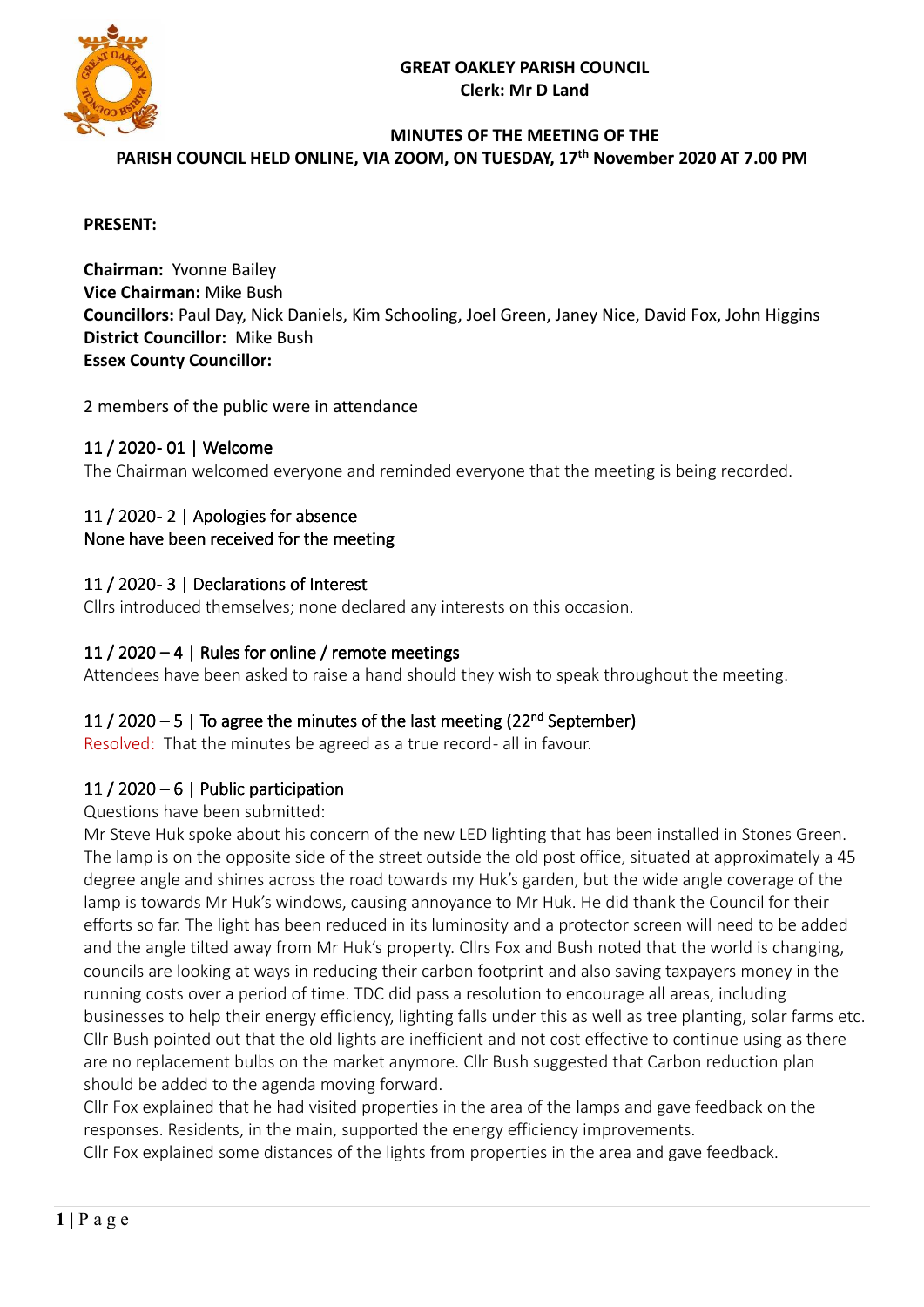

### **MINUTES OF THE MEETING OF THE PARISH COUNCIL HELD ONLINE, VIA ZOOM, ON TUESDAY, 17 th November 2020 AT 7.00 PM**

Steve Huk – have not seen any planning applications in recent months. The Chairman explained that owing to a set of circumstances out of our control this had happened.

Another question from Stones Green about the lights affecting the Radio Signal – radio Ham, interfering with frequency.

ACTION: Write to the resident that the screen protector has been put up. He can write to OFCOM should he wish to take the matter further.

A report had been received that the hedge on the Footpath alongside Park Pale Barn – had been removed and the footpath narrowed. Parish Councillors have visited the site and found no major issues which affect the use of the path. It is identified that only the hedges have been taken out to enable the ditch to be cleared on the field side which may give the illusion that the footpath had been narrowed. A question had been received about the cutting back and top of the hedge on the field along Harwich Road from the airfield to Park Pale Barn.

ACTION: Write to landowner asking for clarification of the footpath hedge and requesting the hedge to be cut and topped.

# 11 / 2020 – 7 | District Councillor Report

Cllr Bush reported on the following points:

Tendring Climate energy action plan. GOPC should be looking to support this. **ACTION:** Put on agenda Local Government Reform. TDC have joined 10 other councils to appoint a consultant to look at the devolution of the Greater Essex Area, when this may come about in the future.

Back to Business agenda from Tendring, all portfolio holders are uniting to see and provide district recovery in the short/medium term. RETURN TO NORMALITY. Grants in the second tier are still be arranged and organised. 32 million pounds of grants have so far been issued to local businesses. Solar Farm application in Wix has been lodged, significant, 60 acres, to produce 22 megawatts. Freeports initiative is supported locally

# 11 / 2020 – 8 | County Councillor Report

No report was submitted

# 11 / 2020 – 9 | Clerk's Report

The Clerk reported on the following matters: EDF Contract Website Bin **Noticeboards** 

Cllr Day said the planning committee had met and asked about the possibility of a footpaths map being added to the new notice boards.

Cllr Schooling said she had put together a map of all the footpaths which could be used to go in the new noticeboards when they arrive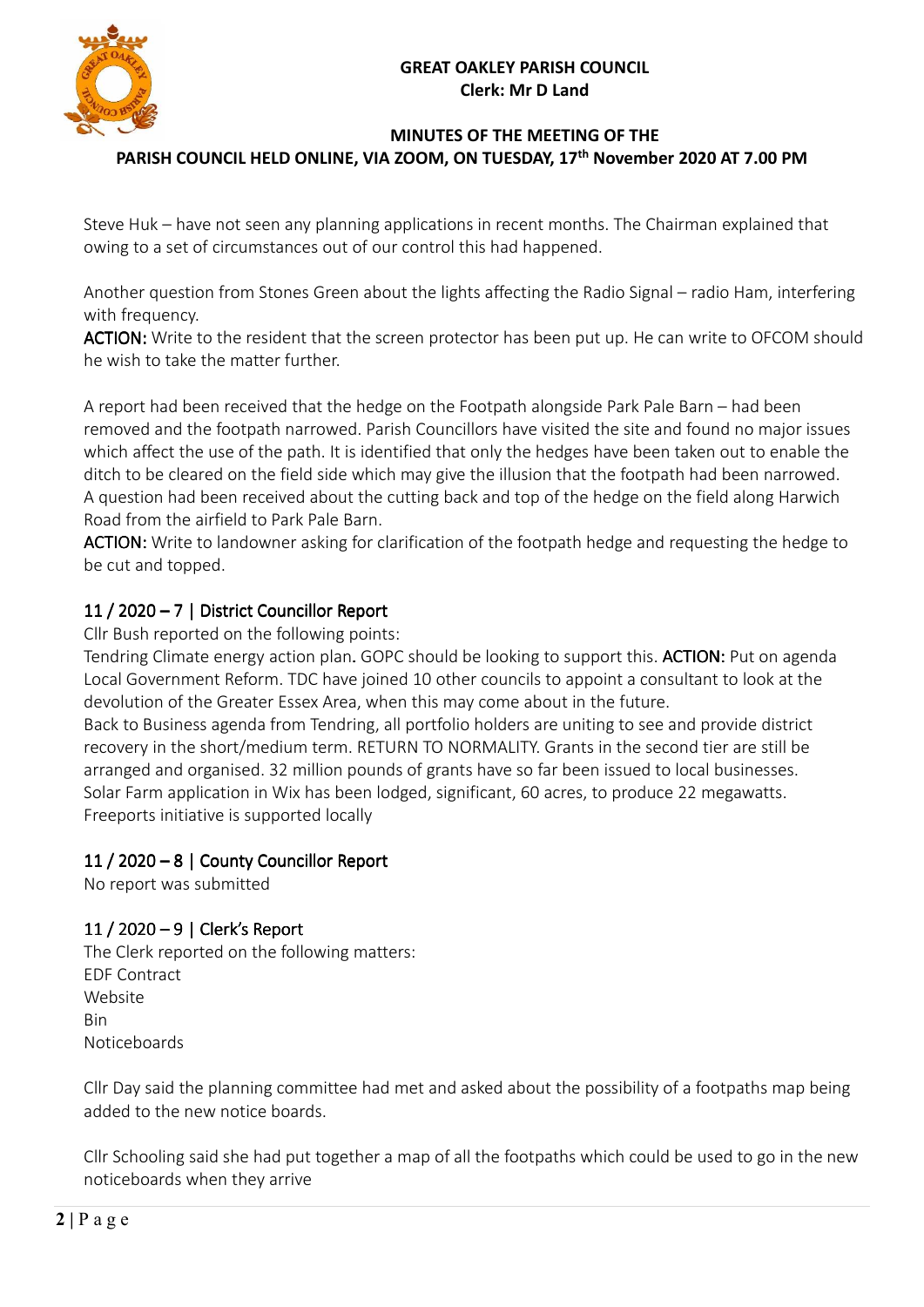

### **MINUTES OF THE MEETING OF THE PARISH COUNCIL HELD ONLINE, VIA ZOOM, ON TUESDAY, 17 th November 2020 AT 7.00 PM**

Cllr Bush said the website is old, poorly laid out and dysfunctional. What are the contractual arrangements? ACTION: Clerk to seek guidance on hosting fees and contracts.

# 11 / 2020 – 10  $|$  Chairman's Report

Chairman gave updates on the following matters:

The Chairman reiterated that once you are not a Parish Councillor anymore you should not act on behalf of the Council under any circumstances. All details of your Parish Council existence should be deleted and removed once you end your term as a Councillor.

Sub Committees and Working Groups are up and running. Sub-Committees must have an agenda and minutes but working goups were less formal, just requiring notes or a report. We need an IT and Governance working group moving forward.

Please can sub group minutes and working group reports be submitted within a week of the Full Council meeting each month.

Cllr Day asked about an update on the financial matters.

Cllr Bush suggested that the Finance Sub- Committee meet on the 6<sup>th</sup> January to complete the various budget requirements from the working groups. This can then be signed off by full council at the January meeting.

Cllr Daniels suggested that the council could look at buying in a package to support the accounts and budgeting. Finance Committee to look into the options.

Actions and Motions to be considered from the cancelled October meeting owing to the Chicken Farm application being considered at the TDC Planning Committee meeting which was the same night. Resolved: That all motions and payments be approved retrospectively from the October meeting Proposed Cllr Green Seconded Cllr Fox- all in favour

Personnel sub-committee met and a report was sent out. The Clerk has completed his probation and is now an approved member of staff. An FOI was received by the council, a response was provided within the allocated timeframes.

# 11 / 2020 – 11 | Dates of meetings 2020/21

The dates of the meetings in 2020/21 were noted and re-circulated.

# $11/2020 - 12$  | Reports

# Burial Ground, Recreation Field, Play Area and Greenswards

Resolved: To approve the quote for £336 to level and returf 20 graves

Noted: Letter from Chris Mayman offering to carry out weekly playground inspections. Cllr Higgins said due diligence needs to be done in terms of DBS, current qualifications and our insurance liabilities. ACTION: check up on the required points.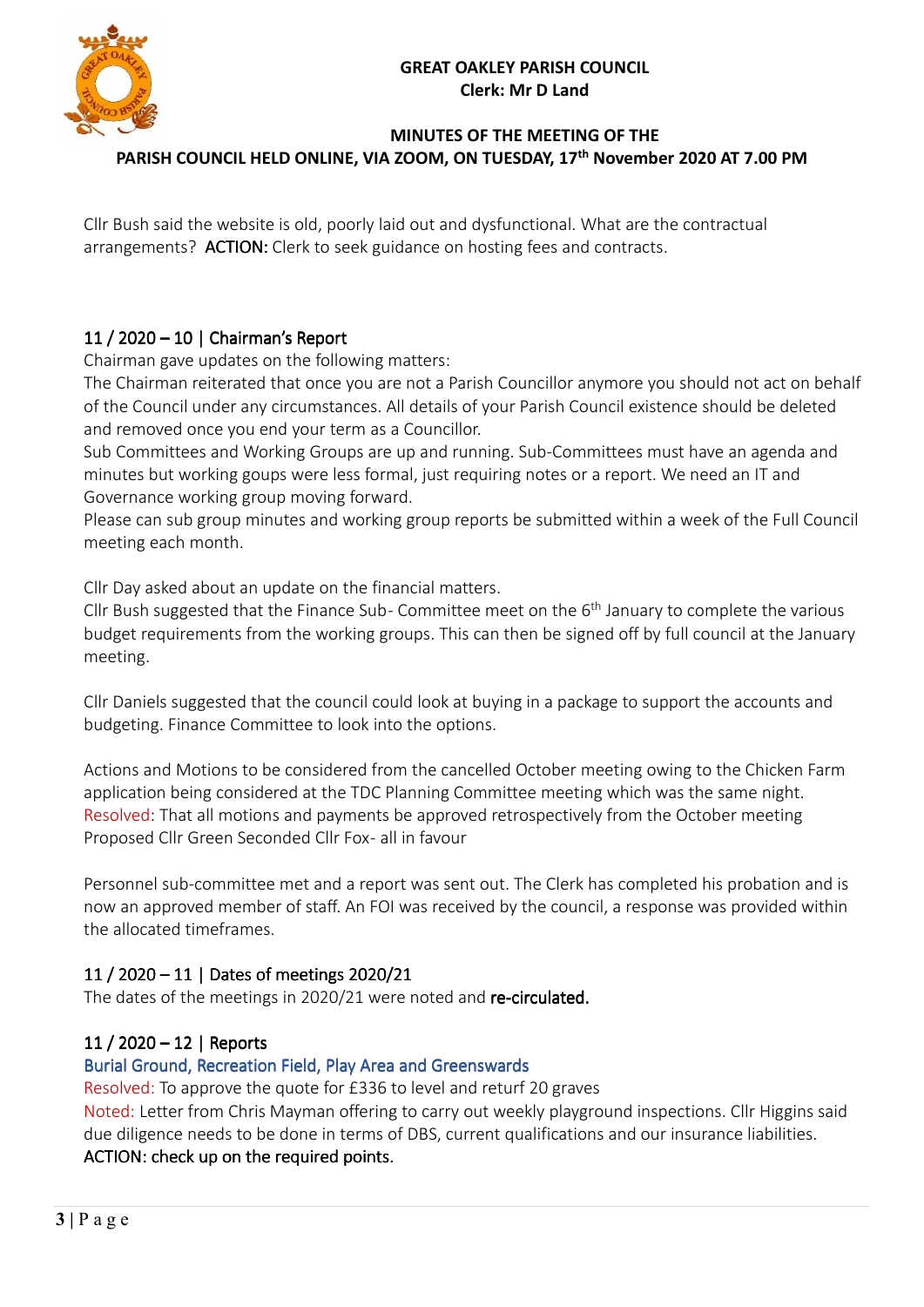

# **MINUTES OF THE MEETING OF THE**

**PARISH COUNCIL HELD ONLINE, VIA ZOOM, ON TUESDAY, 17 th November 2020 AT 7.00 PM** 

Recommendations were included in the working party report to council. Items such as a new burial ground plan, memorial ground and gates are proposed.

A specification report was received from GreatOaktree Land services, thanks were given for the quick turn around on the document. A number of ideas are within the proposal which can be budgeted for and rolled out as and when the council decide.

The hedges etc in the new Burial Ground are now cut and the works have improved the area. The old burial ground now needs some attention.

Recreation Field play area zipwire needs to be removed and the play equipment cleaned down annually. Cllr Bush expressed that the zipwire should perhaps remain on the site, rather than lose play value Cllr Daniels said that the matter was over safety rather than removal perse.

Cllr Schooling said we should look to replace the zipwire, potentially through 106 monies.

Cllr Higgins suggested that we leave the item in situ for now and once we have the finance/budgeting completed then a decision can be made.

## Public Rights of Way / footpaths

A report was submitted by Cllrs Fox and Schooling Cllr Schooling has reported fly tipping by Meadow Cottage

### TDALC

Report was submitted by the Chairman

## **Village Hall**

A working group report with recommendations was submitted to council.

The proposed developer of the Thompson's site, wishes to engage with the Parish and talk about potential opportunities.

Site visit on the 3<sup>rd</sup> December is pencilled in to review maintenance requirements.

## LED Lighting Trial

Resolved: That the council agree to the purchase of 3 light units of £1256.40 Proposed Cllr Schooling Seconded Cllr Day – all in favour.

Resolved: That the council approve the quote for £185 for the installation of the bin Proposed Cllr Nice Seconded Cllr Day – all in favour.

## 11 / 2020 – 13 | Planning applications

Planning application have been dealt with as they have come in throughout the month and comments fed back to TDC Planning.

20/01173/LBC – External & Internal alterations – Essex House, High Street, Great Oakley. Dated 13<sup>th</sup> November – which was considered and minuted at our GOPC meeting on  $17<sup>th</sup>$  November – NO **OBJECTIONS** 

20/01490/LBC – Emergency Repairs to replace 3 windows – Old Scantings, Farm Road, Great Oakley.